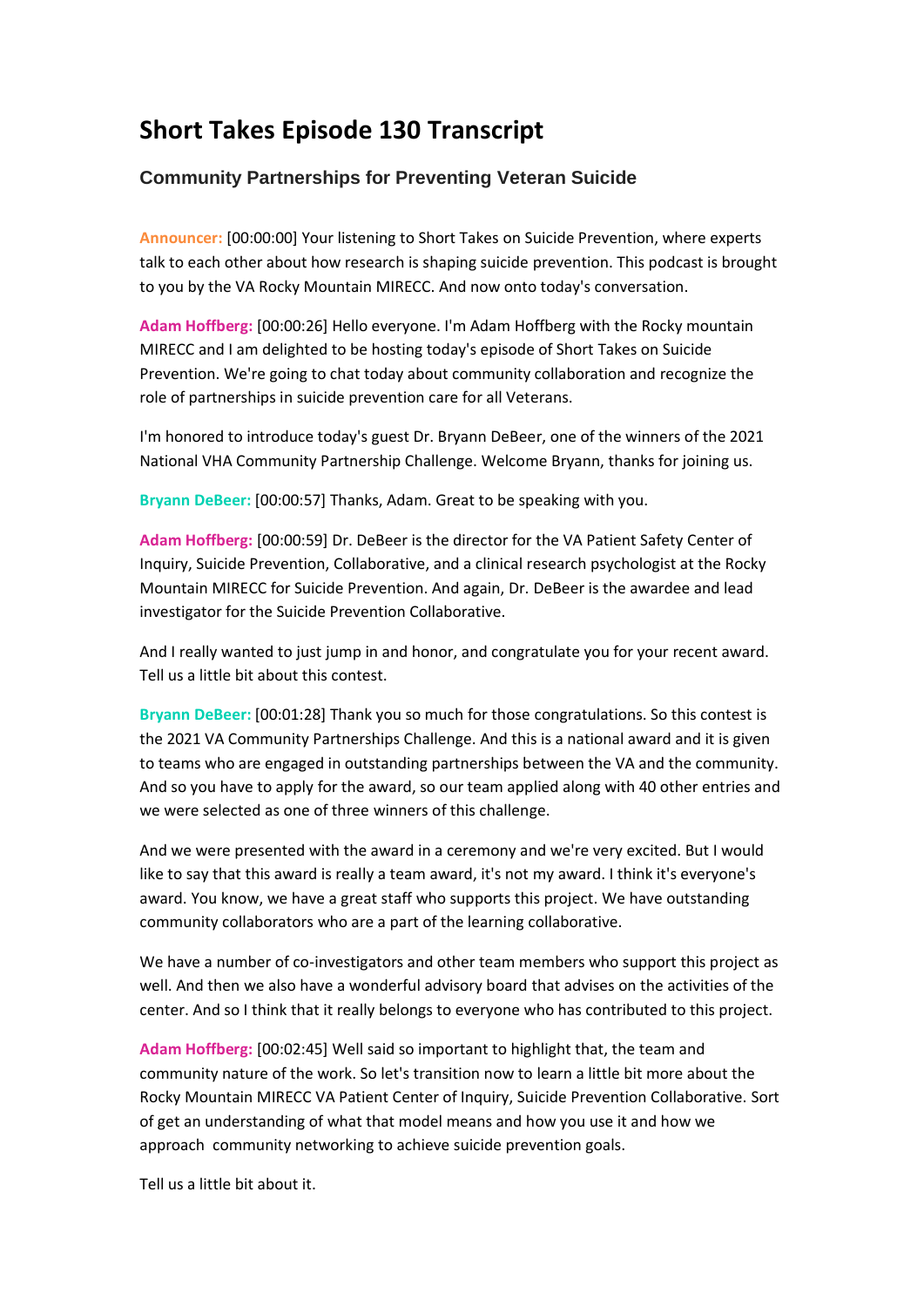**Bryann DeBeer:** [00:03:13] Sure. So our center is funded by the National Center for Patient Safety within the VA, and they fund 10 Patient Safety Centers of Inquiry around the country, focused on various issues related to patient safety. And they fund two focused on suicide prevention. And we are one of those two centers and we are very grateful to the National Center for Patient Safety, for their support, without their support, we would not be able to do this work.

We're also very excited that we're, you know, we're in the process of finishing our first round of funding and we're excited that we have been invited to renew the center during the next two fiscal years and move our focus into community care. So within our particular center, we're focused on suicide prevention within the community.

So the VA has really developed an incredibly strong suicide prevention program using a number of pioneering methods of suicide prevention. And it truly is unparalleled. Other private and public settings, you know, all of the aspects of suicide prevention at the VA. But we know that many Veterans who eventually died by suicide may not come to the VA for a variety of reasons.

You know, maybe they're not eligible for care. Maybe they prefer to receive their care in the community. And so we began to recognize that one possible solution to this would be to develop more collaborative relationships between the VA and the community. And I think that the VA has done this, you know, broadly beyond our center and beyond our pilot project, but we've been working on this for quite some time. You know, we've been working on this for four years now, between the inception of the idea and, you know, receiving funding and implementing it. So, you know, our focus is really going out into the community and developing collaborations in order to improve the suicide prevention safety net for veterans.

**Adam Hoffberg:** [00:05:10] Okay. Tremendous work. Could you tell a little bit more about how you and your teams sort of help build that infrastructure?

**Bryann DeBeer:** [00:05:17] Absolutely. So one of our sub projects of the center is a learning collaborative model and learning collaboratives have been used throughout the health care system to improve processes within health care organizations. However, they've been used less often in suicide prevention. So there have been some that have come before us, but there haven't been any focus specifically on Veteran suicide prevention nor any focused on collaborating between the VA and the community, instead of just doing it inside the VA.

And another departure from a typical learning collaborative model is that we also involve organizations currently that aren't healthcare organizations recognizing that many of these Veterans may not be coming into contact with a healthcare organization, but they may be coming into contact with a homelessness organization or a Veteran Service Organization, or a mental health private practice, or perhaps the police department. And we take a no wrong door approach there, you know, but many of our community partners, uh, veterans suicide prevention in the past, hasn't been a priority for them and they may not have had the tools or knowledge to address veterans suicide prevention in their organization, even though if they had the chance, it would be a priority for them. And that is what the learning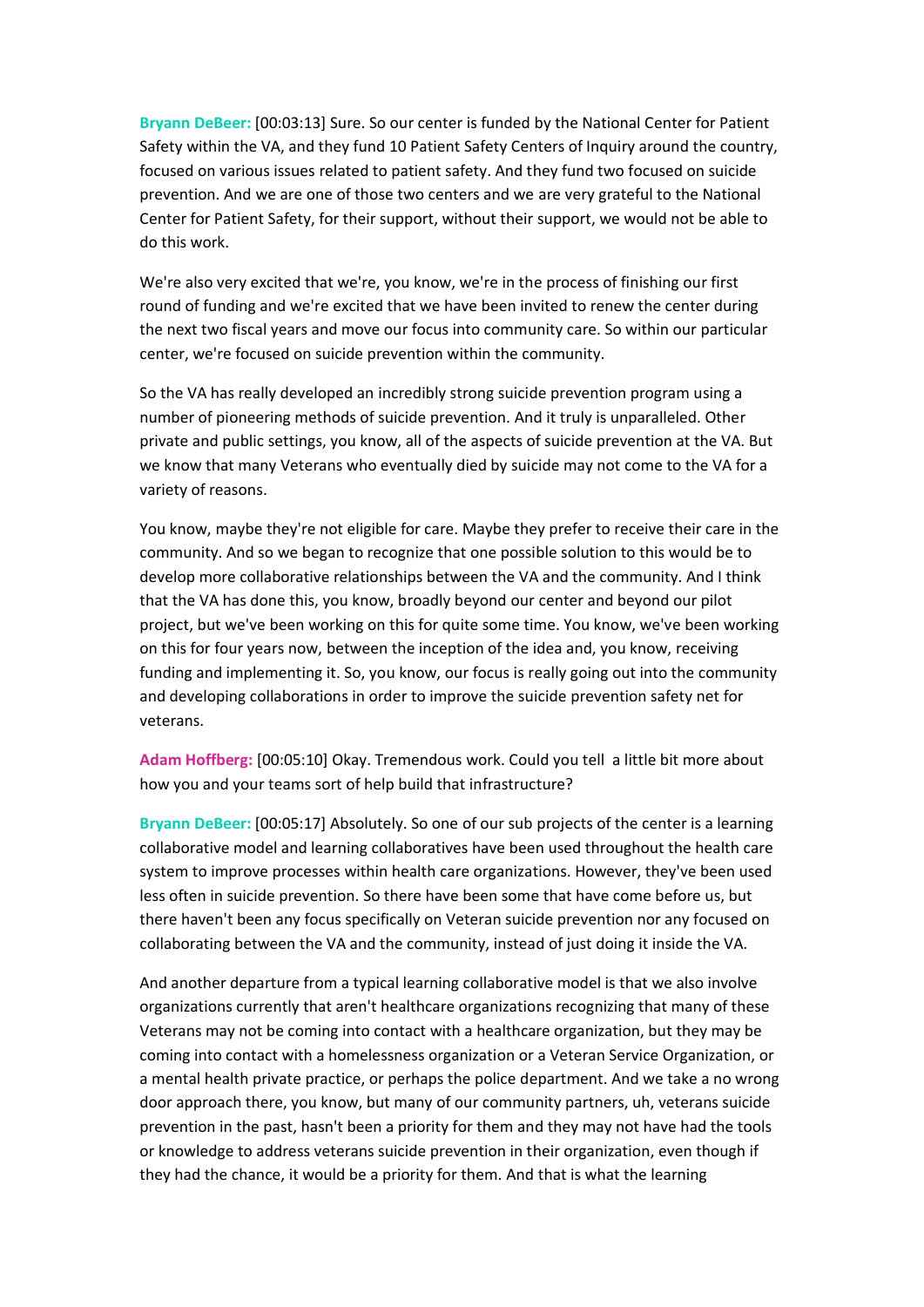collaborative model does. So how it's structured is that we have six quarterly meetings and then we have monthly facilitation calls. In the quarterly meetings we provide education on suicide prevention, Veterans, military cultural competency, aspects of the VA. You know, we've heard from many of our community organizations that they would like to better understand the VA and what the VA offers. We also provide training and implementation science as well as providing other resources that may be helpful to organizations like free training, benefits, information, promotional materials regarding suicide prevention.

And so when in facilitation calls, we start with an organizational assessment. And we found that to be very helpful for the organizations. I know lots of people don't like to take surveys. However, in this instance it really was very helpful for the organizations to try to understand areas of growth for suicide prevention within their organization.

And we heard from our partners saying, you know, I hadn't thought about these things until I took this survey. So from there, we collaboratively figure out the implementations they want to start with, and then we support them in those implementations. So for example, if they say, you know, I want to create a culture of suicide prevention within the organization, you know, we, you know, advise and consult with them.

Okay. You know, maybe starting with, messages from leadership about how this is important. Are there any places you could integrate suicide prevention into your organizational policies? What would that look like? Or other implementations, like they want to start universal screening. And so we provide them with resources on how other organizations have done that in the past. Or if they want training for their employees, we provide them with free self-paced trainings and military cultural competency or other suicide prevention or mental health trainings as well. So we really tailor it to the organization and where they want to start. And we also come from the viewpoint of starting one implementation and, you know, moving, forward with that, and then starting a second one. So we're not doing all the implementations at one time. And we have all kinds of forms and workbooks and toolkits to help support the organizations in these goals.

**Adam Hoffberg:** [00:08:59] Wonderful. Wonderful. And it's really great to hear that it's a very research informed approach as well, and then tailored and adapted for each organization. And I imagine to support the local resources within what's available in their community, as well. This is a pilot project in the Rocky Mountain region, could you tell us a little bit more about some of the partnerships that you all formed and how that looks, you know, from organization to organization a little bit?

**Bryann DeBeer:** [00:09:27] Sure one organization we've been working with is Mount Carmel in Colorado Springs. And they're a Veteran Service Organization that provides a variety of different services, including mental health services. But they have Veterans coming in for things like legal services and things like that. But what they noticed was that they had an opportunity to screen Veterans for suicide risk at other places within the organization, and then offer them mental health services.

And they wanted to do that. There very high rates of suicide in Colorado Springs. And that's something that we're very concerned about. And, you know, we're really trying to help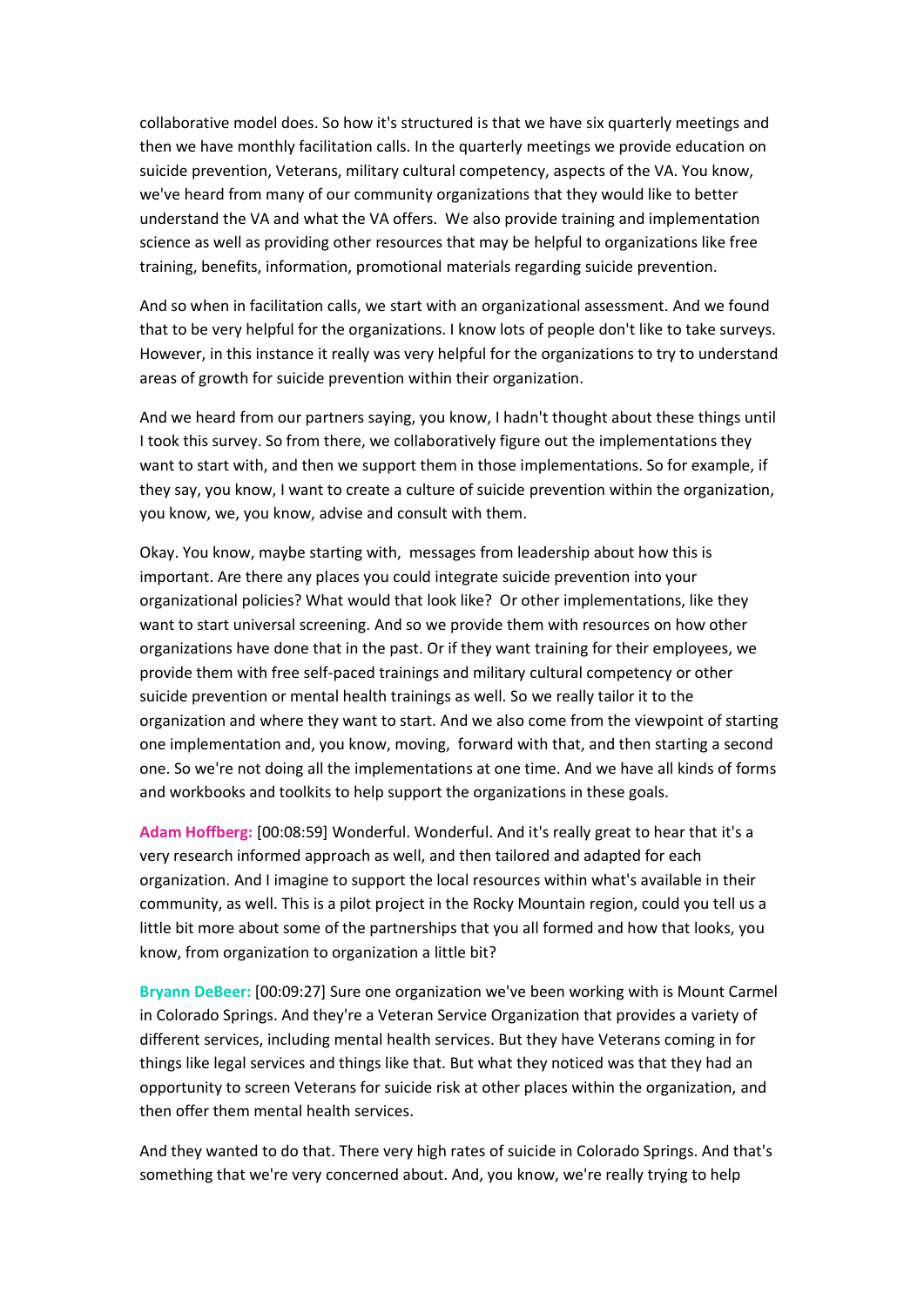support organizations who are there on the front lines and they have implemented a universal screening procedure a few months ago, and already in that time, they've screened 300 Veterans and 20 veterans were positive for suicide risk of that group.

And so they were able to provide those Veterans resources for mental health treatment within their own organization, and help them address that risk. So then coming, coming with that, no wrong door approach and reaching out proactively to people and saying, hey, are you okay? You know, and providing them with help when they, they need it, I mean that's, you know, that's really exciting to me. That organization has done a number of other implementations too, like examining the data that they collect on their veterans symptoms, who are engaged in mental health treatment, they noticed that many Veterans were experiencing a lot of anxiety and so they want their clinicians to get more trainings related to anxiety.

So that's another example of, you know, helping support them in a quality improvement process, regarding their existing data. and taking lessons from that data and then supporting them in improving their offerings in their program in order to better serve Veterans. Because we know the earlier on that we address these things before someone starts to become suicidal, you know, the better the outcomes there.

So that's another example and they've done other implementations too, like obtaining, you know, we've sent them promotional materials for the Veterans Crisis Line and they're passing that information out.

**Adam Hoffberg:** [00:11:33] You mentioned earlier another example might be networking within homelessness or housing, organizations

**Bryann DeBeer:** [00:11:39] Absolutely.

**Adam Hoffberg:** [00:11:40] Tell us a little bit, maybe highlight, would understand be called the Transit Program?

**Bryann DeBeer:** [00:11:45] Sure. Yeah. So that's another project of our center. And so the Transit Program, so we know that there are some Veterans who are not eligible to receive services within the VA, but who may be experiencing suicidal ideation or who may be at risk for suicide. And so we're doing to support these Veterans is providing them with brief, Cognitive Behavioral Therapy for suicide prevention.

So an even briefer form of that and intensive case management in a crisis response plan. And so we see the Veteran for one to three sessions and in the first session, we really encourage that Veteran to seek care at a mental health organization. And we have created partnerships with mental health organizations at a variety of payer levels and at a variety of organizations.

And so we can typically get someone an appointment within two to three weeks. So there's not a long wait, but we continue to see that person until they're in care. So we really emphasize getting a mental health placement and then we also assess their are other needs related to social determinants of health.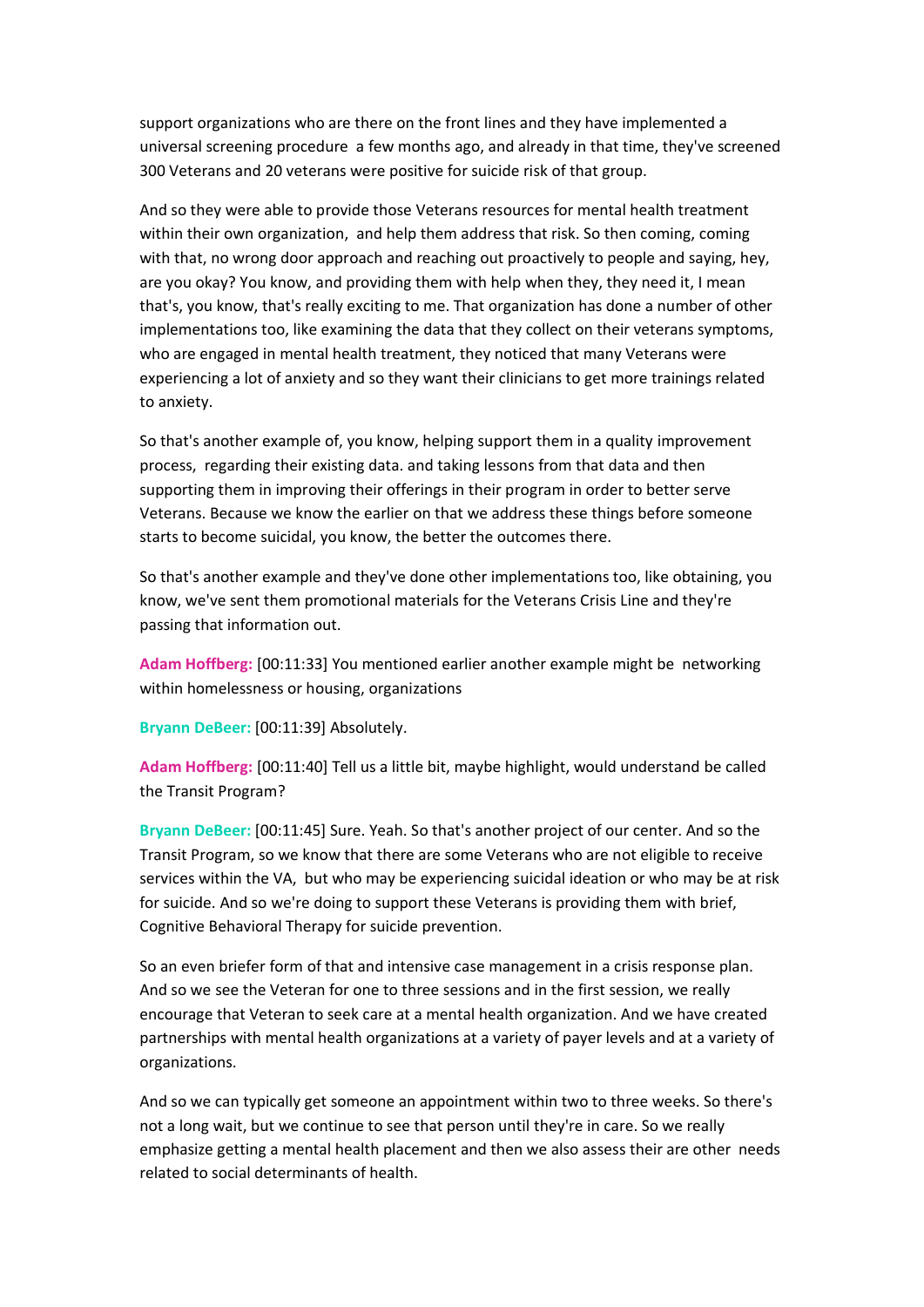So things like, you know, are they unemployed and they're looking for work. Do they have food insecurity? And do they need a food bank? Do they have legal issues that need to be resolved? Are they experiencing housing instability? And they need homelessness resources. Something that's been very interesting, you know, for us to learn, I'm a researcher so I'm not always up on all the aspects of the VA or the, you know, the services that people qualify for. But many more people are actually qualified for Veteran homelessness services then are qualified for health care. So it's possible that one of our Veterans might actually be eligible for that. So we work with that team to determine whether they can access services there as well.

So again, the focus on partnerships, we're really trying to understand the needs of the Veteran. And then come together with the community as a team to help that Veteran. And, you know, we have early results back that are very strong. And I think that one of the things that we're seeing is that when you address some of these social determinants of health needs, that improves recovery more quickly, because a lot of these stressors are impacting mental health symptoms and suicide risk.

So when, when we can remove these stressors, I actually think that that really speeds up the recovery process. But that's not something that we typically address in therapy, at least from a psychology perspective. And a lot of this I've developed through years of, you know, being on these studies and calling people who have endorsed suicidal ideation on self-reports in the context of a research study in talking with them and, and them saying, you know, I'd feel a lot better if I get, turn my lights on, if I had electricity, I can't pay my bill. And so I would start looking up, okay, can we get this person some resources? And what I realized is that all the people that I was talking to needed resources.

And so that really informed a lot of the development of this intervention. So I'm really excited about that and how we've been able to, create community partnerships around these Veterans. And it's, you know, when we talk to people in the community and we say, Hey, you know, we have some Veterans, would you be willing to offer them a sliding scale?

"Oh yeah, we'll do a sliding scale for Veterans". You know, they might not have a sliding scale for other clients, but they'll do it for the Veterans. And it's been wonderful to see the community really rally around veterans and create, special resources, to take care of them. The community is very invested in serving Veterans.

**Adam Hoffberg:** [00:15:18] It's wonderful to hear about the work that you all are doing to help build that safety net, both at the systems level, helping to make those changes as well as improving care at the individual level and overall, just the mission of improving health outcomes for veterans and suicide prevention specifically.

So you mentioned, and, me as well, you know, we would like to put on our research hat, talk a little bit more about how we approach this learning model as a research enterprise as well, and how we learn from that and grow and sort of where do we take it from here and what are next steps?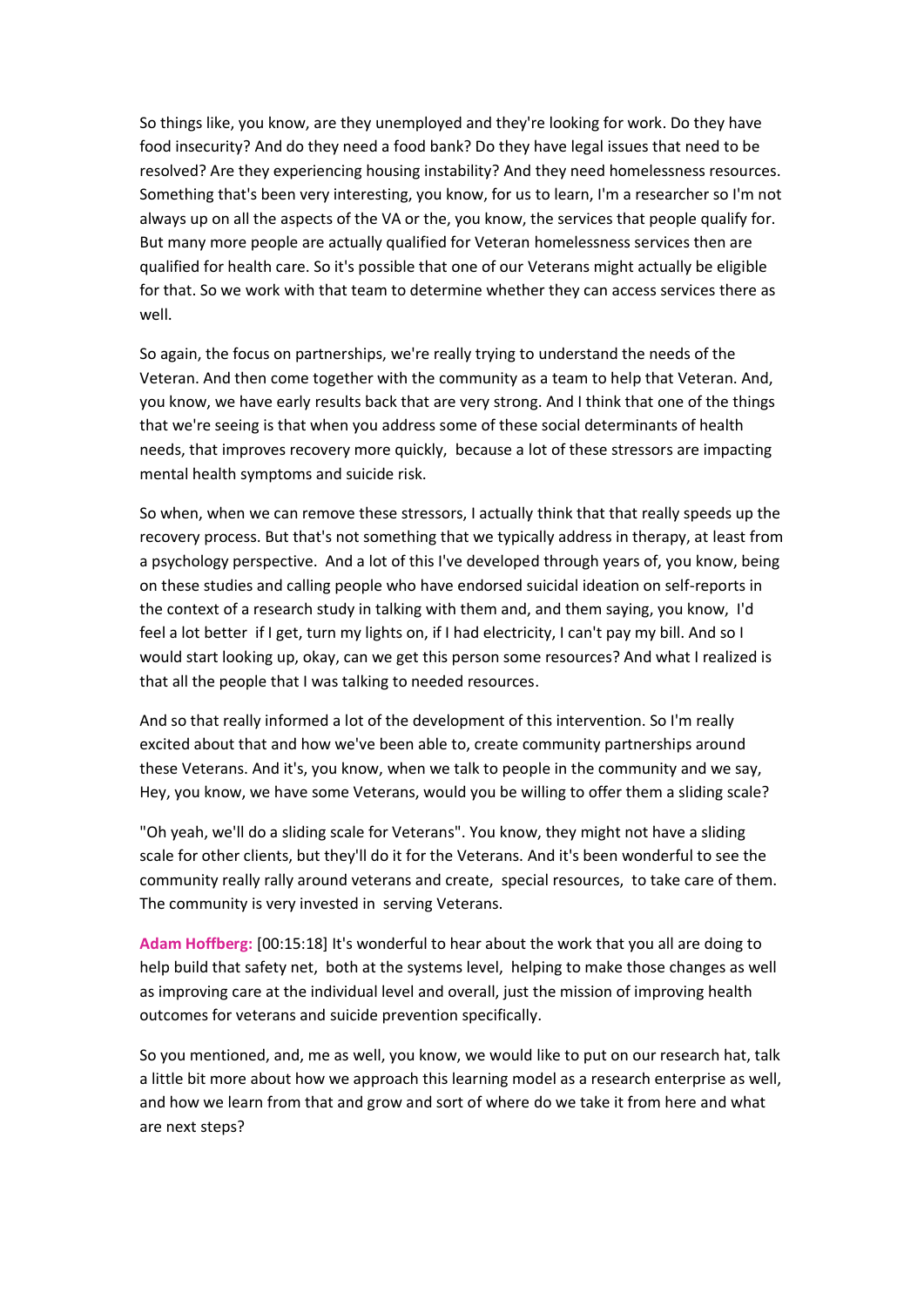**Bryann DeBeer:** [00:15:54] Absolutely. So for our learning collaborative, we're very interested in how the organizations grow in their organization. And so we do an organizational self assessment at the beginning and after a year and at the end, then we want to see, you know, did these organizations improve their services throughout this period of support?

And then we also want to understand how the collaborative changed as a network of organizations. And so we're very fortunate to collaborate with visible network laboratories who are experts in social network analysis. And they have helped us to create a survey and analyze that data and how the relationships change between the partners over time as a result of the collaborative.

You know, when we started, some of the organizations were working together already, but certainly, you know, we had some organizations who weren't working with any other organizations. And we've also networked people into other organizations that are outside the collaborative, who they've started collaborating with as well.

So, we're really excited to see the results of that and how, the associations and relationships changed as a result of the collaborative. And then in terms of Transit, we are assessing things like suicidal ideation, functioning, depressive symptoms, PTSD symptoms, satisfaction with intervention and, and a number of other variables and seeing how those things change over the course of the intervention.

And then at the end, we also do a qualitative interview because we want to understand, what was this intervention like for people? How can we improve upon it? And so, you know, one of the things that we've learned through that qualitative interview process is that, you know, some people said this intervention saved my life.

I would not be here without this intervention. This is what I needed. And they've also said that they hope that this type of intervention is available to all Veterans, which is our hope to, you know, to conduct this pilot and, and, you know, do a broader implementation of this type of work. And so that's been really great to hear, you know, and, and people also being unemployed and then getting jobs. And one Veteran said, which I think sums it up very nicely, is that when I entered this program, the world of help opened to me.

Because if you think about somebody who's, you know, maybe suffering from PTSD, maybe experiencing some suicidal ideation, a lot of the time, it's really hard to think straight through that and to be able to navigate, what are the things that I'm struggling with and how do I get help for all of those things?

You know, trying to figure out who do you call, how can I get help? You know, that's actually a lot more difficult, I think, than many of us think it is. And so with this program, it really helps a person get to that process a lot more quickly. And so I think a lot of people just give up. I mean, especially if they've been told no a lot in the past.

And I think that once we opened that world of help to people and they can access those resources, it really improves their mental health and suicide risk. One of the things that we've also been very proud of is the fact that all of our 13 community partners have hung in